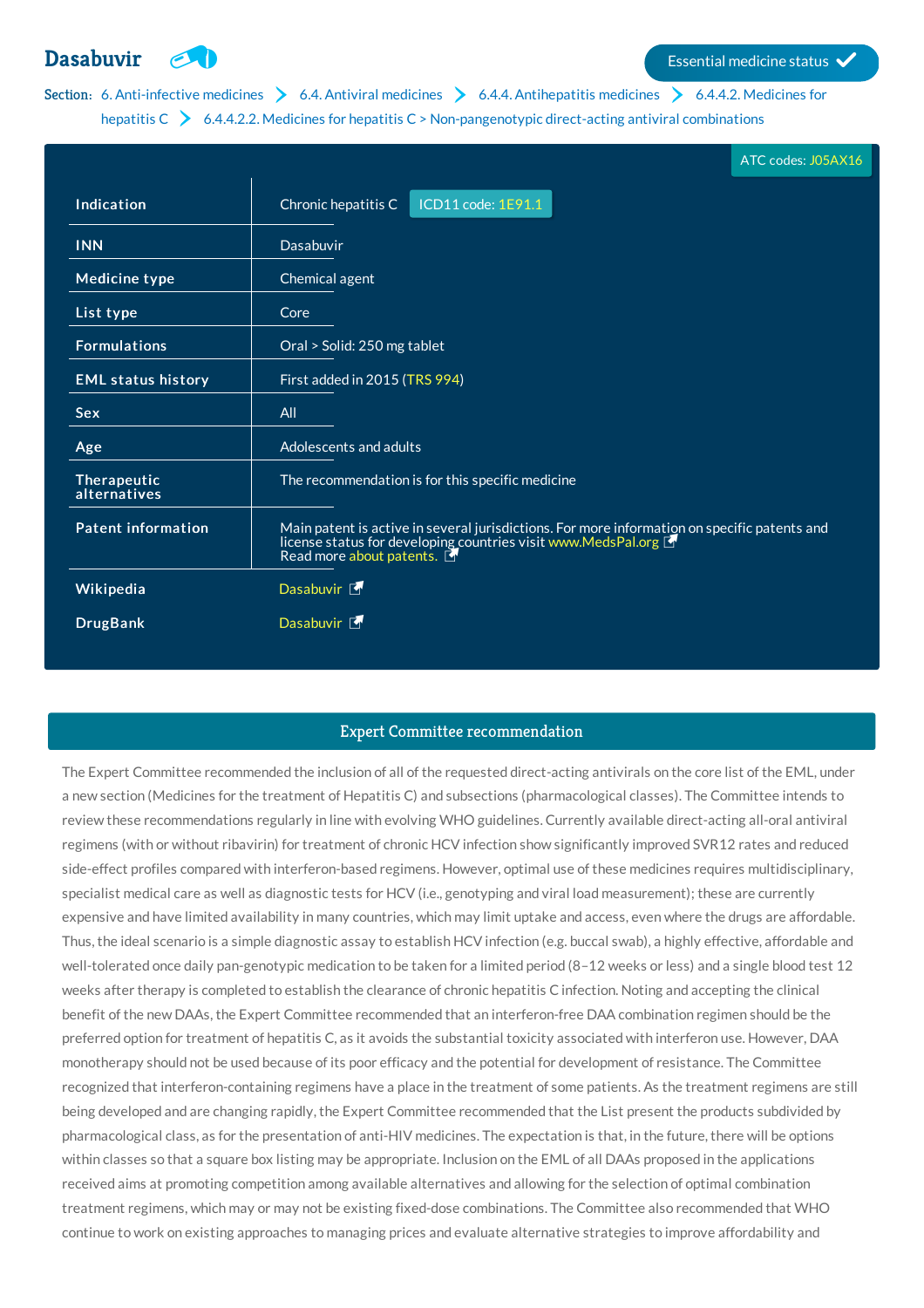#### **Background**

Five applications for direct-acting antiviral (DAA) regimens were considered by the Expert Committee for addition to the Model List for the treatment of chronic hepatitis C virus (HCV) infection: sofosbuvir, daclatasvir, simeprevir, ledipasvir + sofosbuvir (fixed-dose combination (FDC)), and ombitasvir + paritaprevir + ritonavir (FDC), with or without dasabuvir. Daclatasvir had not previously been considered by the Expert committee for inclusion on the EML. An overview of HCV medicines that are currently available, or that are in advanced clinical development, was received from the Treatment Action Group (TAG) (1). The Expert Committee discussed the available and forthcoming DAA regimens and considered the research gaps in the treatment for HCV on the basis of the TAG report. The Expert Committee acknowledged the importance of approved new DAAs for hepatitis C, the promising pipeline of drugs in development, and determination of optimal DAA regimens with best-in-class drugs as an area in need of a public health research agenda.

#### Public health relevance

The global burden of chronic hepatitis C is enormous with an estimated 185 million infected worldwide and 350,000 HCV-related deaths per year (2). The worldwide prevalence of hepatitis C infection varies substantially. Egypt has the highest prevalence with more than 15% of the population infected and Africa has an estimated HCV seroprevalence of 3%. Further, due to shared routes of transmission, co-infection with HIV and HCV is common, with approximately 4–5 million persons co-infected with HCV/HIV worldwide (3). Data from a large cohort of patients with HCV (more than 120 000) from the US Veterans Administration showed that only 24% of patients received treatment following HCV diagnosis and that only 16% of treated patients achieved an undetectable viral load (HCV RNA) after treatment (4). The observed low percentage of patients receiving treatment would suggest that up until now, most patients were "either healthy or too sick for hepatitis C treatment"(5). A 2013 study evaluating treatment uptake in 16 countries reported that, in nine of the countries, less than 1.5% of the HCV-infected population received treatment and that the treatment rate exceeded 5% only in France. The authors concluded that the current rates of treatment and efficacy are inadequate to address the burden of disease associated with HCV (6). HCV is classified into 6 genotypes (and subtypes) with distinct geographical distribution. In general, genotype 1 is the most common, accounting for approximately 46% of infections, and genotype 3 has a global prevalence of approximately 30%. Due to variable genotype-dependent treatment responses, current regimens require HCV genotype testing. Identification of host single nucleotide polymorphism of the interleukin 28B (IL28B) gene on chromosome 19, which varies markedly by ethnic group, may be useful in predicting response to HCV therapy (7). Assessment of HCV viral load (i.e. HCV RNA) is required both before and after HCV treatment. These tests are frequently unavailable in resource-poor countries. The standard antiviral treatment regimen for all HCV genotypes was based for many years on pegylated interferon (PEG-IFN) injections and oral ribavirin (RBV) (8). PEG-IFN/RBV treatment was limited by partial response, with achievement of a sustained virological response (SVR, defined as undetectable serum HCV RNA by a clinical polymerase chain reaction assay at 12–24 weeks following the end of treatment) in less than 50% of patients (1). Treatment regimens with PEG-IFN/RBV were complex and resource-intensive and were accompanied by significant adverse events; the suboptimal treatment responses resulted in large numbers of patients ultimately progressing to cirrhosis. In contrast, patients who achieve an SVR experience a reduction in liver inflammation and in the rate of progression of liver fibrosis. Several long-term observational studies have shown that achievement of an SVR has been associated with fibrosis regression and reduced risk of hepatocellular carcinoma. Reductions in all-cause mortality have also been observed (8, 9), highlighting the benefits of treating patients with advanced liver disease. However, PEG-IFN requires subcutaneous administration, must be used with caution in cirrhotic patients because of the risk of precipitating liver decompensation, and is not recommended in patients with decompensated cirrhosis as it can cause significant morbidity and mortality (10). Additionally, RBV requires twice-daily dosing, is associated with haemolytic anaemia and is highly teratogenic. Thus RBV-sparing regimens are also highly desirable. The advent of effective, well-tolerated, IFN-free treatments means improved treatment options for patients with advanced liver disease. Patients with significant fibrosis should thus be prioritized for treatment. However, patients with chronic hepatitis C at an earlier stage can also benefit, with progression to late stage of disease being interrupted and the risk of other extrahepatic complications of infection reduced. Expanding anti-HCV treatment capacity to target patients at risk of infecting others is also beneficial from a public health perspective. Several new anti-HCV DAA regimens proposed for inclusion on the EML have been developed and registered in recent years. These new treatments have been shown to be more effective, better tolerated and safer than the older therapies (i.e. PEG-IFN/RBV in combination with first-generation protease inhibitors or DAAs such as boceprevir and telaprevir); several also exhibit broader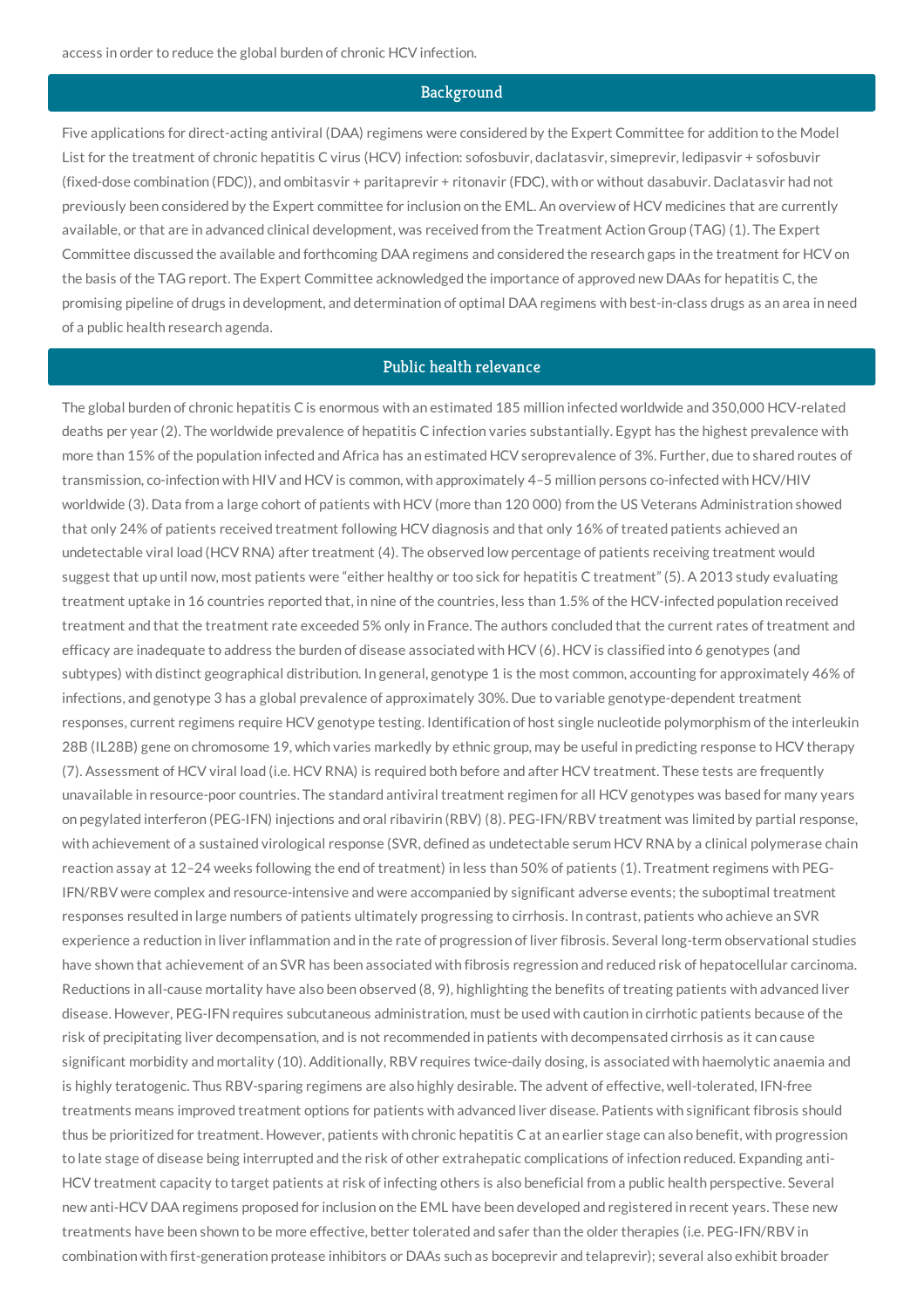genotypic activity than previous options. It is expected that inclusion of the proposed DAAs in the Model List will help facilitate the global scale-up of chronic hepatitis C treatment and focus the attention of all stakeholders on the need to increase the affordability of and access to DAAs.

#### **Benefits**

The FDC tablet of ombitasvir + paritaprevir + ritonavir (used as a pharmacological booster for paritaprevir) administered with dasabuvir, and with or without RBV, is indicated for use as a treatment for chronic HCV genotype 1 infection in adults, regardless of fibrosis stage or previous treatment history with PEG-IFN/RBV. However, it is not recommended in patients with moderate hepatic impairment (Child-Pugh B) and is contraindicated in patients with severe hepatic impairment (Child-Pugh C). Additionally, in Europe a simplified regimen of the ombitasvir + paritaprevir + ritonavir FDC administered with ribavirin has been licensed for the treatment of chronic HCV genotype 4 infection in adult patients. Phase III randomized clinical trials suggest that ombitasvir + paritaprevir + ritonavir with dasabuvir, with or without ribavirin, is a highly efficacious regimen for treatment of chronic HCV genotype 1 infection, regardless of treatment history or the presence of cirrhosis. SVR12 rates were always above 90% in treatment-naive genotype 1 patients without cirrhosis (11-14), and noncirrhotic genotype 1 patients who had failed prior PEG-IFN/RBV therapy (12, 15). The only exceptions were cirrhotic patients with genotype 1a infection: in the TURQUOISE-II study, 80% of patients had an SVR after 12 weeks (16). Thus treatment duration of 24 weeks is beneficial in cirrhotic patients with HCV genotype 1a infection. For patients with HCV genotype 1a and HCV genotype 1b and cirrhosis, concurrent administration of ribavirin is recommended to maximize response rate. Given the consistently high SVR12 rates observed, baseline characteristics such as age, gender, race, and IL28B host genotype have no apparent effect on response rate. While the complete regimen consisting of ombitasvir + paritaprevir + ritonavir FDC, plus dasabuvir, with or without ribavirin, is licensed only for the treatment of genotype 1 infection, the alternative drug regimen, consisting of ombitasvir + paritaprevir + ritanovir with or without ribavirin (i.e. without dasabuvir) has been investigated in non-cirrhotic patients with genotype 4 HCV. The dasabuvir-free regimen was again highly effective (17). Only a limited number of patients with genotypes 2 and 3 HCV have been treated with ombitasvir + paritaprevir + ritonavir, and more data are needed to fully elucidate the clinical value of this regimen in combination with other DAAs for the treatment of patients with genotypes 2 and 3 infection.

#### **Harms**

Safety data from available clinical trials show an excellent tolerability profile. In total, more than 3000 genotype 1 patients and almost 200 non-genotype 1 patients from more than 25 countries have completed phase II or III clinical trial programmes to assess the efficacy and safety of ombitasvir + paritaprevir + ritonavir and dasabuvir. The regimen appears to be well tolerated in patients with HIV-1/HCV co-infection and those who have undergone liver transplantation, although drug–drug interactions are more common (18, 19).

#### Cost / cost effectiveness

In the USA, the entry prices for sofosbuvir (used in combination with ribavirin) and ledipasvir/sofosbuvir were US\$ 84 000 and US\$ 94 500, respectively, for a 12-week course, and the launch price for a 12-week treatment course with co-formulated ombitasvir + paritaprevir + ritonavir with or without dasabuvir was US\$ 83 300. The approximate price of generic ribavirin is US\$ 700 for 12 weeks. Although these prices are extremely high, substantial price reductions have been achieved through special agreements on tiered prices with the originator companies. For example, Egypt negotiated a 99% price reduction for sofosbuvir to US\$ 900 for a 12-week course. Jurisdictions in some high-income countries have also negotiated significant discounts on listed prices with different manufacturers, and WHO is working to promote the rapid introduction of prequalified generic formulations as well as supporting countries/jurisdictions in negotiating lower drug prices. Nevertheless, widespread access to interferon-free combinations is limited by high total costs in most healthcare systems. Evidence from two recent studies suggests that the manufacturing costs for a 12-week all-oral DAA regimen could be a fraction of current market prices (20, 21). Specifically, the analyses suggest that 12-week regimens could cost as little as US\$ 118 for the as-yet unapproved Merck DAA combination, US\$ 149 for treatment with sofosbuvir plus ribavirin and US\$ 193 for sofosbuvir + ledipasvir. This cost analysis has not been completed for the ombitasvir + paritaprevir + ritonavir and dasabuvir combination, but it is reasonable to suppose that similar manufacturing costs might result. The Expert Committee saw reason to believe that significant price reductions could be achieved. In the application for sofosbuvir, the manufacturer (Gilead) states "three basic pricing bands have been set to serve as the starting point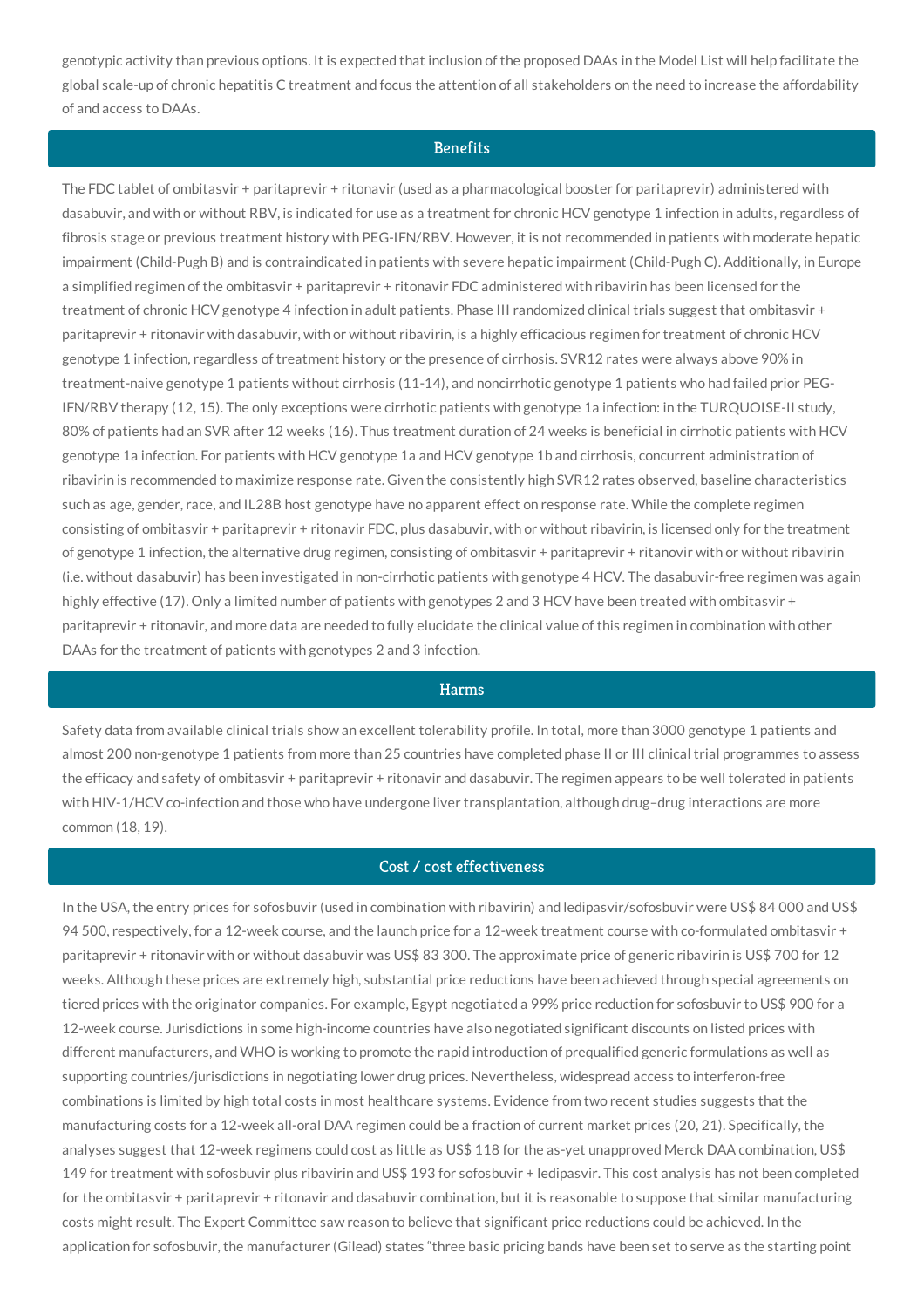for negotiations with national governments. Countries are categorized within the bands according to gross national income per capita and hepatitis C prevalence. Final prices are determined on a country-by-country needs basis." Gilead issued voluntary licences to seven Indian generic companies to produce sofosbuvir and market it in 91 countries (excluding Brazil and China) (22). Less is known about the plans of other companies (notably AbbVie, Janssen and BMS) to ensure widespread access to their medicines in low- and middle-income countries (LMICs). Affordability and opportunity cost in the context of a country's total health or pharmaceutical expenditure need to be considered before widespread access to treatment can become a reality: it is only with low prices that widespread access to HCV treatment in LMICs could become a realistic goal. Inclusion in EML should also provide the impetus for countries to use pricing policies known to be effective in reducing prices and promoting competition, through means such as voluntary or compulsory licences, procurement strategies (e.g. tendering, pooled procurement), and generic substitution (when quality-assured generic products are available).

#### WHO guidelines

In April 2014, WHO issued guidelines for treating hepatitis C (2), which will be updated on a regular basis as new drugs and new research findings become available. The 2014 guidelines strongly recommend sofosbuvir- and simeprevir-containing regimens. The Expert Committee acknowledged that, based on multiple clinical studies, use of DAA-containing regimens results in much higher SVR rates assessed at 12 weeks post-treatment (i.e. SVR12) than IFN-based regimens. The new regimens generally have response rates in excess of 90% in both treatment-naive and previously treated patients and an improved adverse event profile; treatment duration is reduced and administration and monitoring are simplified.

#### Other considerations

In general, the Expert Committee considered that DAAs (individually and used within the considered regimens) are effective and well tolerated. However, the Committee noted that there is as yet no substantial experience with the safety and effectiveness of these medicines in real-life, non-trial settings, particularly in patients living in low- and middle-income countries. In the USA, the "real-world" TARGET study showed overall approximately 10% lower rates of SVR compared with clinical trial data (23). In addition, several new hepatitis C drugs are in advanced clinical development or submitted for regulatory approval. Merck have developed a novel regimen consisting of grazoprevir (an NS3/4A protease inhibitor) and elbasvir (an NS5A inhibitor), which demonstrated high SVR12 rates in treatment-naive cirrhotic and non-cirrhotic patients with genotype 1, 4 or 6 infections. Virological failure was associated with baseline NS5A polymorphisms and emergent NS3- or NS5A-resistant associated variants (RAVs) or both (24). The magnitude of the effect and the consistency of safety and efficacy data across various patient groups and genotypes highlight the importance of DAAs as key, essential medicines to treat HCV. With expanded use in populations that have been excluded from trials, new adverse events and drug–drug interactions may be expected to emerge and should be monitored. Moreover, as with HIV, the evolution and emergence of drug resistance (i.e. RAVs) should be monitored globally (25). Given the challenges of using existing diagnostic tests, highly effective, pan-genotypic treatment strategies that do not require these tests should become the focus of a global approach and a priority for independent research, with clinical trials comparing various DAA combinations. The Expert Committee also noted the need for robust clinical trials to assess the suitability of DAAs for use in paediatric patients and for determination of appropriate, therapeutic anti-HCV regimens in the paediatric population.

<sup>1.</sup> Swan T. Overview of new treatments for hepatitis C virus: moving towards a public health agenda. Geneva: World Health Organiza tion; 2015 [Available from: http://www.who.int/selection\_medicines/committees/expert/20/reviews/overview-new-treatments-HE P-C\_13-Apr-15.pdf.

<sup>2.</sup> Guidelines for the screening, care and treatment of persons with hepatitis C infection: April 2014 Geneva: World Health Organiza tion; 2014 [Available from: http://apps.who.int/iris/bitstream/10665/111747/1/9789241548755\_eng.pdf.

<sup>3.</sup> Alter MJ. Epidemiology of viral hepatitis and HIV co-infection. J Hepatol. 2006;44(1 Suppl):S6-9.

<sup>4.</sup> McCombs J, Matsuda T, Tonnu-Mihara I, Saab S, Hines P, L'Italien G, et al. The risk of long-term morbidity and mortality in patients with chronic hepatitis C: results from an analysis of data from a Department of Veterans Affairs Clinical Registry. JAMA Intern Med. 2014;174(2):204-12.

<sup>5.</sup> Katz MH. Hepatitis C treatment: stuck between a rock and a hard place but hoping to be rescued soon. JAMA Intern Med. 2014;17 4(2):212.

<sup>6.</sup> Razavi H, Waked I, Sarrazin C, Myers RP, Idilman R, Calinas F, et al. The present and future disease burden of hepatitis C virus (HC V) infection with today's treatment paradigm. J Viral Hepat. 2014;21(Suppl 1):34-59.

<sup>7.</sup> Stattermayer AF, Scherzer T, Beinhardt S, Rutter K, Hofer H, Ferenci P. Review article: genetic factors that modify the outcome of viral hepatitis. Aliment Pharmacol Ther. 2014;39(10):1059-70.

<sup>8.</sup> Pawlotsky JM. Hepatitis C virus: standard-of-care treatment. Adv Pharmacol. 2013;67:169-215.

<sup>9.</sup> Chou R, Hartung D, Rahman B, Wasson N, Cottrell EB, Fu R. Comparative effectiveness of antiviral treatment for hepatitis C virus i nfection in adults: a systematic review. Ann Intern Med. 2013;158(2):114-23.

<sup>10.</sup> Hezode C, Fontaine H, Dorival C, Larrey D, Zoulim F, Canva V, et al. Triple therapy in treatment-experienced patients with HCV-ci rrhosis in a multicentre cohort of the French Early Access Programme (ANRS CO20-CUPIC) - NCT01514890. J Hepatol. 2013;59(3): 434-41.